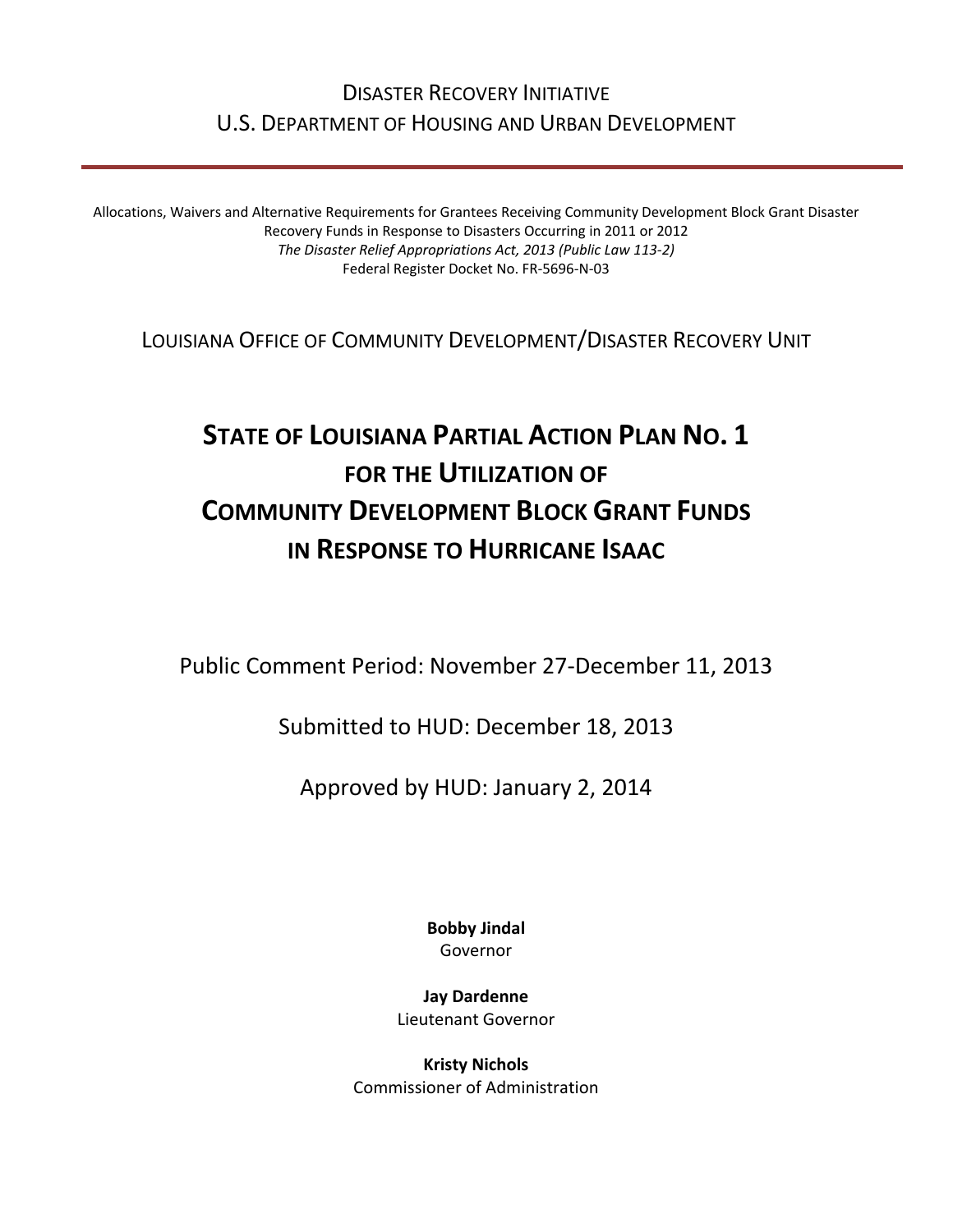#### **Overview**

The State of Louisiana is the recipient of \$66,398,000 in Community Development Block Grant Funds from the United States Department of Housing and Urban Development (HUD) in response to Hurricane Isaac. In its Action Plan approved by HUD on November 4, 2013, the state allocated the majority of its funds to the most impacted parishes of St. John the Baptist and Plaquemines, and requested to transfer \$2,019,000 to St. Tammany Parish to be managed as part of their direct allocation, reducing the state's total grant to \$64,379,000. The state indicated that the remaining \$11,432,000 would be designated for state-run programs.

| <b>Allocations</b>                                            | <b>Total</b><br><b>Allocation</b> | $%$ of<br><b>Allocation</b> | <b>Previous</b><br><b>Action Plan</b><br><b>Obligations</b> | <b>Obligation for</b><br><b>Partial Action</b><br>Plan No. 1 | <b>Future</b><br><b>Partial</b><br><b>Action Plans</b> |
|---------------------------------------------------------------|-----------------------------------|-----------------------------|-------------------------------------------------------------|--------------------------------------------------------------|--------------------------------------------------------|
| St. John the Baptist Parish                                   | \$32,674,000                      | 50.8%                       | \$55,000                                                    |                                                              | \$32,619,000                                           |
| <b>Plaquemines Parish</b>                                     | \$16,953,000                      | 26.3%                       | \$29,000                                                    |                                                              | \$16,924,000                                           |
| <b>FEMA Cost-Share</b>                                        | \$5,886,000                       | 9.1%                        |                                                             | \$5,886,000                                                  |                                                        |
| <b>LMI HMA Cost-Share</b>                                     | \$4,446,000                       | 6.9%                        | -                                                           | \$1,740,000                                                  | \$2,706,000                                            |
| <b>State Administration, Planning</b><br>and Program Delivery | \$3,320,000                       | 5.2%                        | \$700,000                                                   |                                                              | \$2,620,000                                            |
| Parish Recovery Priority                                      | \$1,100,000                       | 1.7%                        |                                                             | \$1,100,000                                                  |                                                        |
| Projects                                                      |                                   |                             |                                                             |                                                              |                                                        |
| <b>Total</b>                                                  | \$64,379,000                      | 100.0%                      | \$784,000                                                   | \$8,726,000                                                  | \$54,869,000                                           |

This Partial Action Plan No. 1 allocates funds to the following:

- 1. Statewide Cost‐share for FEMA Public Assistance (PA) Category B funds and Transitional Sheltering Assistance (TSA) received in response to Hurricane Isaac;
- 2. Cost-share to Low-to Moderate-Income (LMI) households participating in parish Hazard Mitigation Assistance (HMA) programs in additional impacted parishes; and
- 3. Funds to additional impacted parishes to address Hazard Mitigation Grant Program (HMGP) cost‐share for drainage projects or marine debris removal, cost-share for PA, or other recovery projects that are Isaac related and in keeping with parish priorities.

Programmatic allocations and the specific obligations requested herein have been developed in a manner consistent with the state's unmet needs assessment, as outlined in its Initial Action Plan approved November 4, 2013. As such, the state has granted individual allocations to the two most impacted parishes that did not receive their own awards  $-$  St. John the Baptist and Plaquemines  $-$  using a methodology consistent with such used by HUD in awarding grants to Orleans, Jefferson and St. Tammany parishes. With remaining funds, the state has proposed via this Partial Action Plan the three allocations listed above and described in greater detail below, which meet all grant requirements as outlined by all relevant Federal Registers pertaining to the grant. Specifically, this proposal is mindful of the state's requirement to devote a majority of resources to activities benefiting LMI populations in a manner consistent with its adopted unmet needs in the categories of housing, economic development and infrastructure.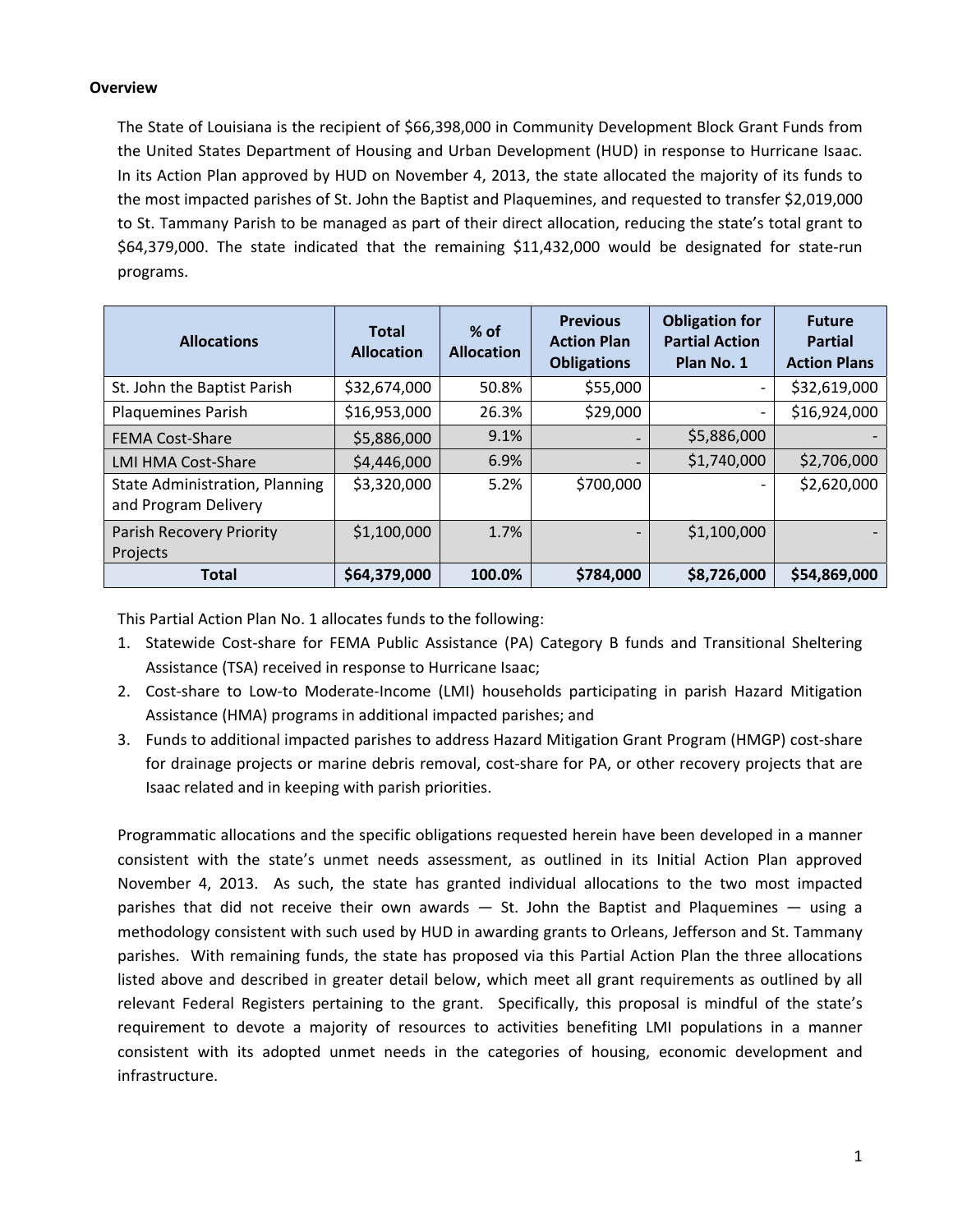#### **I. Program Description**

#### **A. Statewide Cost‐Share for FEMA PA Category B and TSA**

Louisiana has suffered five major hurricanes since 2005. The additional cost to the state of its agencies responding to these disasters, combined with declining revenues in an ongoing recession, make the burden of federal cost‐share on the state unsustainable. As such, the state is obligating funds to cover the cost‐share associated with certain federal funds provided to state agencies.

To determine the state's unmet needs, OCD/DRU has coordinated with the Governor's Office of Homeland Security and Emergency Preparedness (GOHSEP) to collect relevant data through FEMA's PA and TSA programs. The state documented its highest level of need in Categories A and B for actions taken by state agencies in response to the storm, which are often regarded as short-term actions during and in the immediate aftermath of an event. In Categories C through G, obligations for public infrastructure exceeded \$74 million and can be considered a proxy for real property damages. For Hurricane Isaac, state and local governments applying for PA are responsible for a 25 percent cost share; similarly the state is responsible for the 25 percent cost share associated with TSA. The sum of these needs, as indicated in the chart below, currently exceeds \$116 million statewide.

|             | FEMA PA Categories                   |  |
|-------------|--------------------------------------|--|
| <b>Type</b> | <b>Definition</b>                    |  |
| A           | Debris Removal                       |  |
| B           | <b>Emergency Protective Measures</b> |  |
| C           | <b>Road Systems and Bridges</b>      |  |
| D           | <b>Water Control Facilities</b>      |  |
| F           | <b>Public Buildings and Contents</b> |  |
| F           | <b>Public Utilities</b>              |  |
| G           | Parks, Recreational and Other Items  |  |

## **FEMA PA Categories**

#### **Statewide Breakdown of FEMA PA Funding by Category**

| Category | <b>Total</b>     | 25% Cost Share   |
|----------|------------------|------------------|
| А        | \$92,336,763.34  | \$23,084,190.84  |
| B        | \$252,183,961.44 | \$63,045,990.36  |
| C        | \$9,043,931.47   | \$2,260,982.87   |
| D        | \$4,049,237.00   | \$1,012,309.25   |
| F        | \$74,401,597.48  | \$18,600,399.37  |
| F        | \$12,718,801.19  | \$3,179,700.30   |
| G        | \$12,811,655.07  | \$3,202,913.77   |
| TSA      | \$8,719,091.08   | \$2,179,772.77   |
| Total    | \$466,265,038.07 | \$116,566,259.52 |

**Source: GOHSEP, July 2013**

Due to the heavy rain, flooding and power outages associated with Hurricane Isaac, the state activated plans, procedures, staff and contracts to ensure a comprehensive response for the safe, secure and sanitary evacuation and sheltering of its citizens. The state provided emergency protective measures that were necessary to eliminate and reduce the immediate threat to life, public health and safety, and to reduce the threat of significant damage to improved public and private property.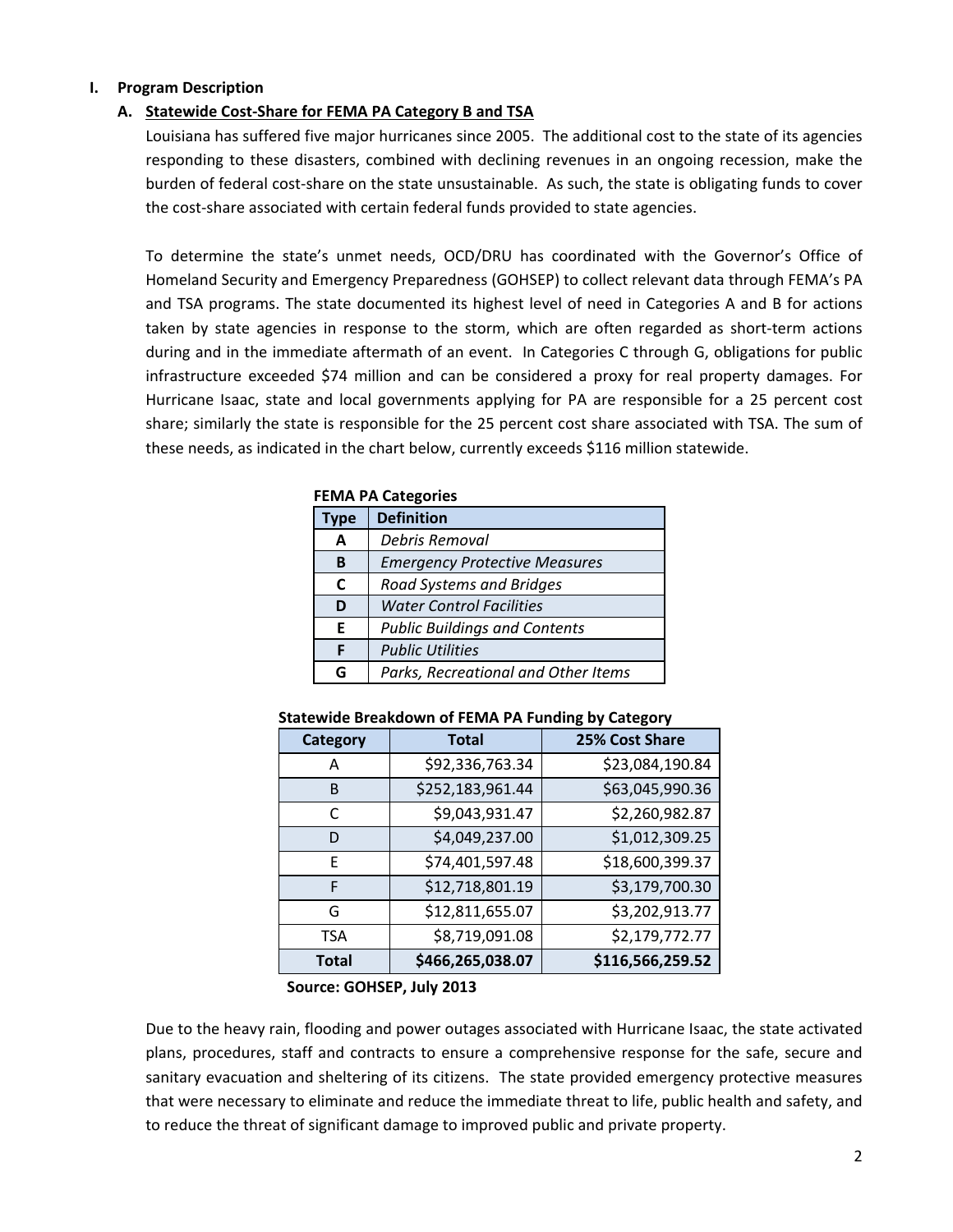Additionally, due to the lingering effects of the storm, disaster survivors were unable to return to their homes for an extended period of time and, therefore, had a continuing need for shelter after congregate shelters closed. The state bears a cost-share burden for the initiative that provided shortterm lodging for eligible disaster survivors whose communities were either uninhabitable or inaccessible due to disaster‐related damages.

**Eligible Activity:** Section 105(a) (2), (8), (9) and (20) **National Objective:** Low to Moderate Income Benefit or Urgent Need **Activity Amount:** \$5,886,000

#### **B. Hazard Mitigation Assistance Cost‐Share for LMI Households**

Given the limited resources, the state seeks to leverage investment for long-term resiliency and also provide assistance to low‐ and moderate‐income households. In some cases, rehabilitation will be required in conjunction with elevation. In these cases, the state will work with the parish to identify other funding sources for rehabilitation needs. Assuming an average project cost of \$120,000, the cost‐share amount will be an average of \$30,000. This will allow the state to serve approximately 150 households across the 21 additional impacted parishes not identified for direct allocations. Priority will be given to those parishes that are utilizing their Isaac HMGP allocations for household elevations. However, this does not prevent other parishes from requesting cost-share for LMI households; they would just require prior approval. Parishes with Isaac HMGP-funded elevation programs may also submit applicants from their regular Repetitive Loss and Severe and Repetitive Loss (RL/SRL) lists provided they qualify as LMI. The parishes identified with Isaac‐funded HMGP elevation programs and their preliminary allocations are as follows:

| <b>Parish</b>      | <b>Estimated</b><br># Served | Estimated \$1st<br><b>Round</b> |
|--------------------|------------------------------|---------------------------------|
| Tangipahoa         | 15                           | \$450,000                       |
| Livingston         | 15                           | \$450,000                       |
| Washington         | 8                            | \$240,000                       |
| Terrebonne         | 10                           | \$300,000                       |
| All Other Parishes | 10                           | \$300,000                       |
| Total              | 58                           | \$1,740,000                     |

This would leave an additional **\$2,706,000** to be allocated in future funding rounds based on demand.

Note that the program will be phased in with partial action plans. This will allow the state to gauge the demand for each program and modify its allocations accordingly. If demand does not exist for Hazard Mitigation Assistance LMI cost‐share, additional resources would be made available for other HMGP projects designed to protect property from future disasters, rehabilitate projects throughout the impacted area or other priorities identified by the state or local governments.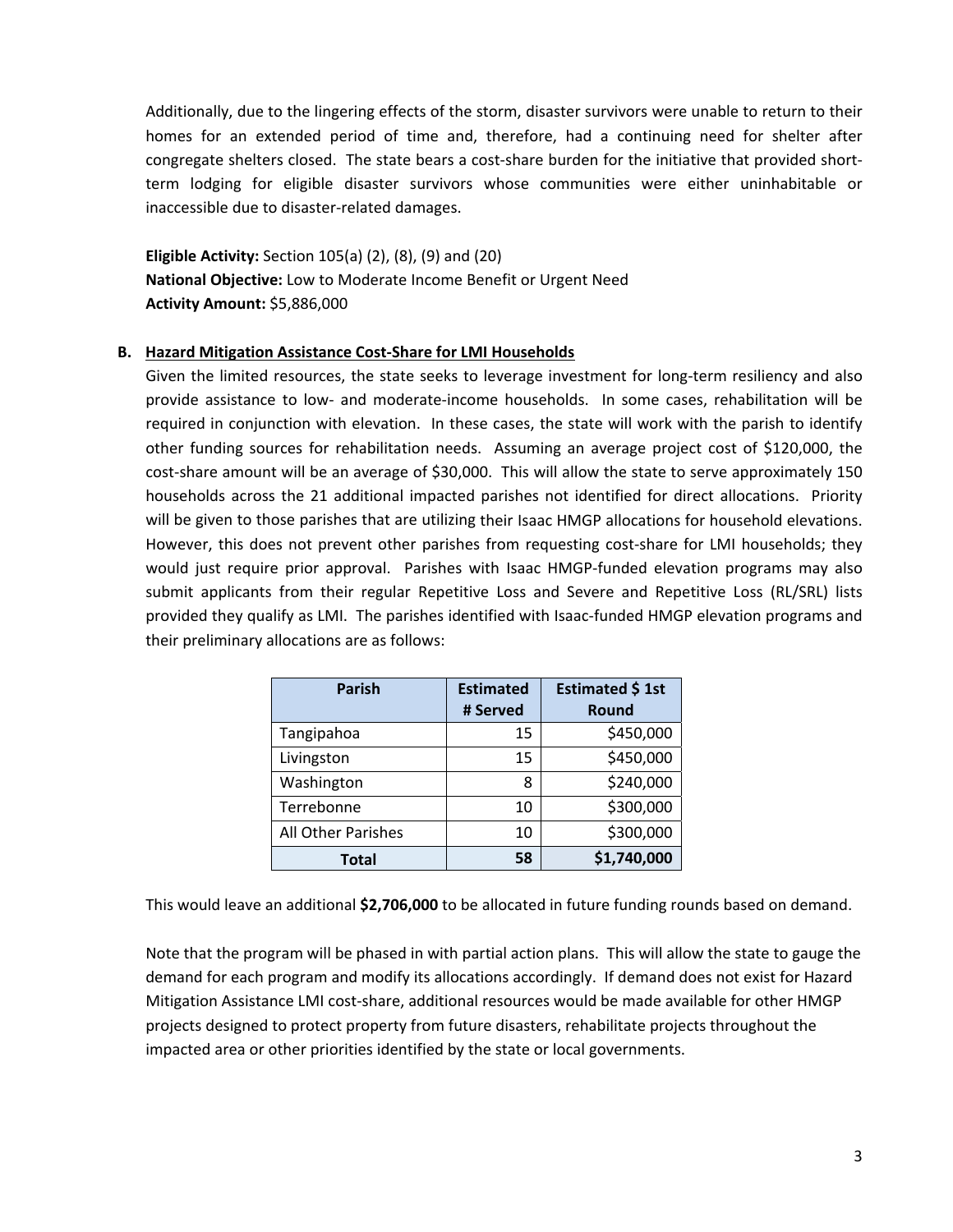Hurricane Isaac was a significant flood event, with FEMA‐documented flooding of more than 16,800 homes. Of these, 10,800 were owner-occupied, and approximately two-thirds of these (7,187) had major or severe damage. Although 61 percent of the owner-occupied damaged homes carried flood insurance, the additional costs to mitigate through elevation may be cost prohibitive for some homeowners. Even those determined eligible for HMGP will be required to provide a cost share of 25 percent, which would likely mean an additional \$20,000 for a typical residential home. The 39 percent that did not carry flood insurance at all will have even greater burdens if the additional costs of mitigation are added to their rebuilding costs.

Per Federal Register Vol. 78, No. 76, HUD has stipulated specific requirements regarding sustainable rebuilding efforts as part of its disaster recovery programs. These requirements include "elevating or flood proofing new construction and substantial improvements to one foot above the base flood elevation" for those projects within special flood hazard areas or equivalent in FEMA's "most recent and current data source." Recognizing the state's long and well-documented history of flooding, as well as its ongoing efforts to mitigate future flooding in its most vulnerable areas, the state is committed to upholding both the spirit and the letter of these requirements, as illustrated through the abovementioned program proposal.

**Eligible Activity:** 105(a)(4) and (9) **National Objective:** Low and Moderate Income **Activity Amount:** \$4,446,000

#### **C. Parish Recovery Priority Projects**

These can include, but are not limited to, HMGP cost‐share for drainage projects or marine debris removal, PA cost-share or other recovery projects that are Isaac related and in line with parish priorities. Because of the limited amount of resources and the number of IA designated parishes, the parishes must be prioritized by damage level to ensure that a meaningful level of funding is available to the most impacted parishes. Currently, the data source that appears to be the most representative of relative impacts across parishes is the estimate of damages (in dollars) for major and severely damaged homes. These dollar amounts, when considered both in aggregate and per-household, provide the basis for the determination of the most impacted parishes. The top parishes by relative per household damage are Livingston, Tangipahoa, Washington, St. Bernard and St. James. These five parishes also had the highest percentage of flooded homes outside of the five HUD designated parishes. Proposed distribution based on these damages is as follows:

| <b>Parish</b> | <b>Proposed</b><br><b>Allocation</b> |  |
|---------------|--------------------------------------|--|
| Livingston    | \$300,000                            |  |
| Tangipahoa    | \$300,000                            |  |
| Washington    | \$200,000                            |  |
| St. Bernard   | \$150,000                            |  |
| St. James     | \$150,000                            |  |
| <b>Total</b>  | \$1,100,000                          |  |